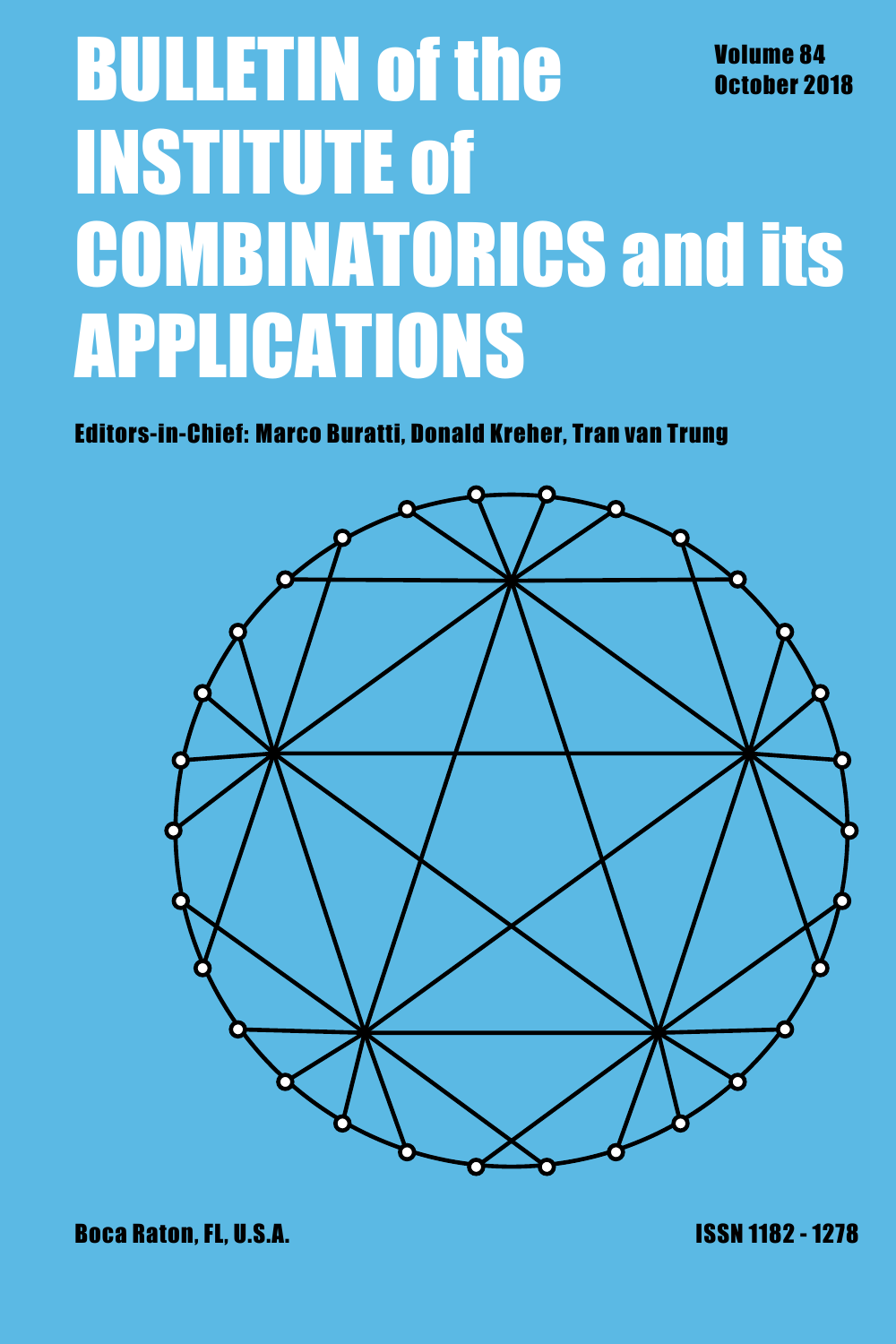## Edge Grundy numbers of the regular Turán graphs

MATTHEW DEVILBISS<sup>1</sup>, PETER JOHNSON<sup>\*2</sup>, AND RYAN  $MATZKF^{\dagger 3}$ 

 $1$  University of Illinois at Chicago, Chicago, Illinois, USA. mddevilbiss@gmail.com <sup>2</sup>Auburn University, Auburn, Alabama, USA. johnspd@auburn.edu <sup>3</sup>University of Minnesota, Minneapolis, Minnesota, USA. matzk053@umn.edu

**Abstract:** Suppose  $r \geq 3$  and  $k \geq 2$  are integers. If  $k(r-1)$  is even then the edge Grundy number of the Turán graph  $T_{kr,r}$  is  $2k(r-1) - 1$ . Otherwise, the edge Grundy number of  $T_{kr,r}$  is  $2k(r-1) - m$  for some  $m \in \{1, \ldots, \min[q(k), 2r-1]\},\$  where  $q(k) = 2$  if  $k = 3$  and  $q(k) = k-2$ otherwise.

#### 1 Introduction

A *Grundy coloring* of a finite simple graph  $G$  is a proper coloring of the vertices of G with positive integers such that if  $v \in V(G)$  is colored with  $c > 1$  then all the colors  $1, \ldots, c - 1$  appear on vertices adjacent to v. (As usual, proper means that adjacent vertices bear different colors.) The

<sup>∗</sup>Corresponding author

<sup>†</sup>This research was supported by NSF grant no. 1262930.

Key words and phrases: Grundy coloring, line graph, Grundy number of a graph, edge Grundy number, chromatic number, edge chromatic number, matching, perfect matching, maximum degree, equalized edge coloring

AMS (MOS) Subject Classifications: 05C15, 68R10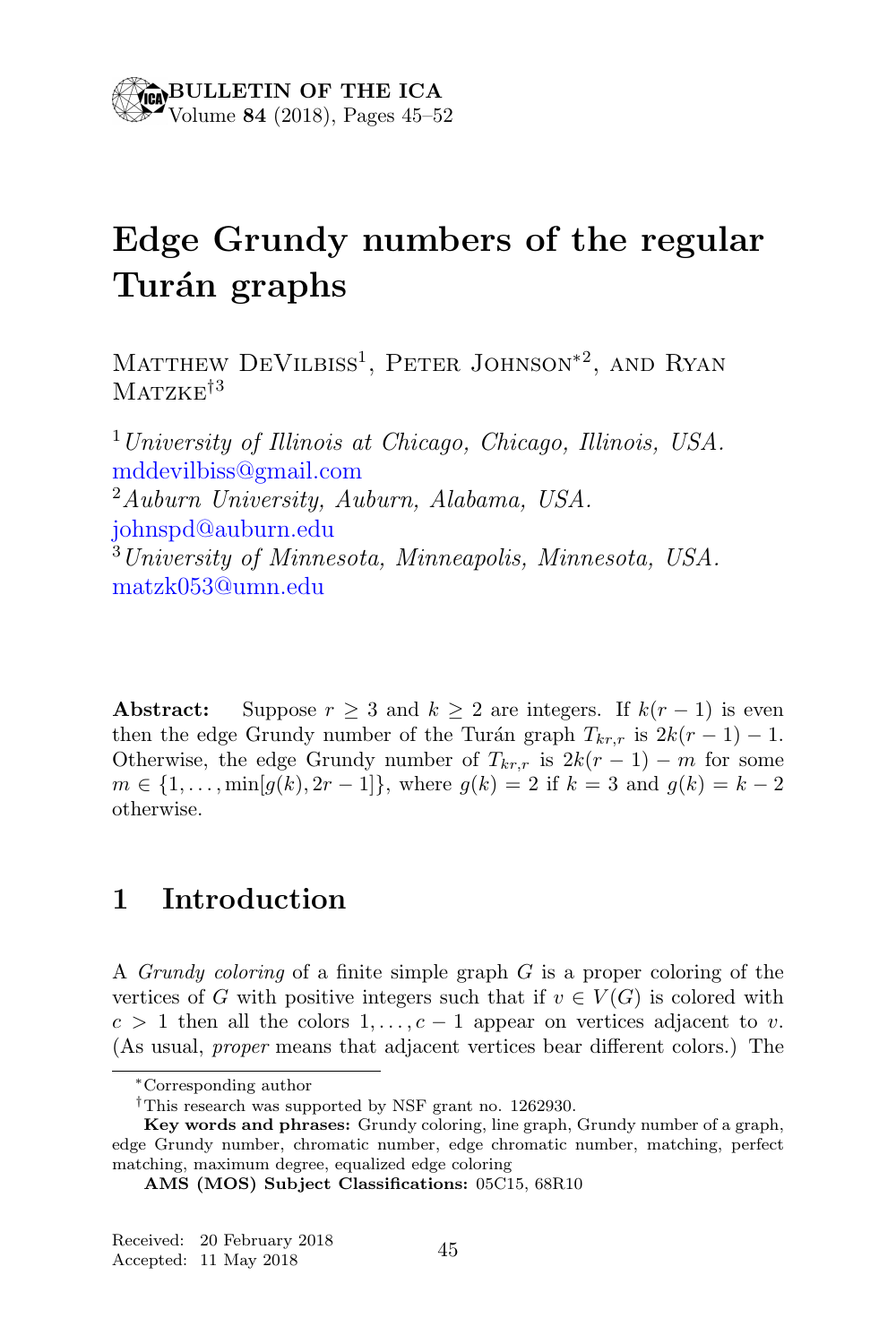Grundy number of G, denoted  $\Gamma(G)$ , is the greatest number of colors in a Grundy coloring of G.

A greedy coloring of a  $G$  is a coloring of the vertices of  $G$ , with positive integers, obtained as follows: order  $V(G)$  somehow, say  $v_1, \ldots, v_n$ , and color  $v_1$  with 1; having colored  $v_1, \ldots, v_{i-1}, 1 \lt j \leq n$ , color  $v_j$  with the smallest positive integer not appearing on neighbors of  $v_j$  among  $v_1, \ldots, v_{j-1}$ .

The following are basic results about Grundy colorings and Grundy numbers; see [2] and [3]. As usual,  $\chi(G)$  denotes the chromatic number of G and  $\Delta(G)$  the maximum degree in G.

1.1 Every greedy coloring of G is Grundy, and every Grundy coloring of G is greedy, meaning that for each Grundy coloring of G there is an ordering of  $V(G)$  the greedy coloring with respect to which is the given Grundy coloring.

A corollary: any partial Grundy coloring of G, an assignment of positive integers to some of the vertices of  $G$  so that whenever a vertex  $v$ bears a color  $c > 1$  then the colors  $1, \ldots, c-1$  appear on neighbors of v, and no two adjacent vertices bear the same color, can be extended to a Grundy coloring of  $G$ : order the vertices of  $G$  so that the colored vertices precede all the uncolored vertices, and so that the sequence of colors on the colored vertices is non-decreasing. Then the greedy coloring of  $V(G)$  with respect to this ordering will reproduce the given partial coloring.

- 1.2  $\chi(G) \leq \Gamma(G) \leq \Delta(G) + 1$ .
- 1.3 If k is an integer satisfying

$$
\chi(G) \le k \le \Gamma(G)
$$

then there is a Grundy coloring of  $G$  with  $k$  being the largest integer appearing.

- 1.4 If  $H$  is an induced subgraph of  $G$  then every Grundy coloring of  $H$  can be extended to a Grundy coloring of G (see 1.1) and so  $\Gamma(H) \leq \Gamma(G)$ .
- 1.5 For any Grundy coloring of G, the set of vertices colored 1 is an independent dominating (maximal independent) subset of  $V(G)$ .

The line graph of a graph G is the graph  $L(G)$  such that  $V(L(G)) = E(G)$ and distinct edges  $e, f \in E(G)$  are adjacent in  $L(G)$  if and only if they are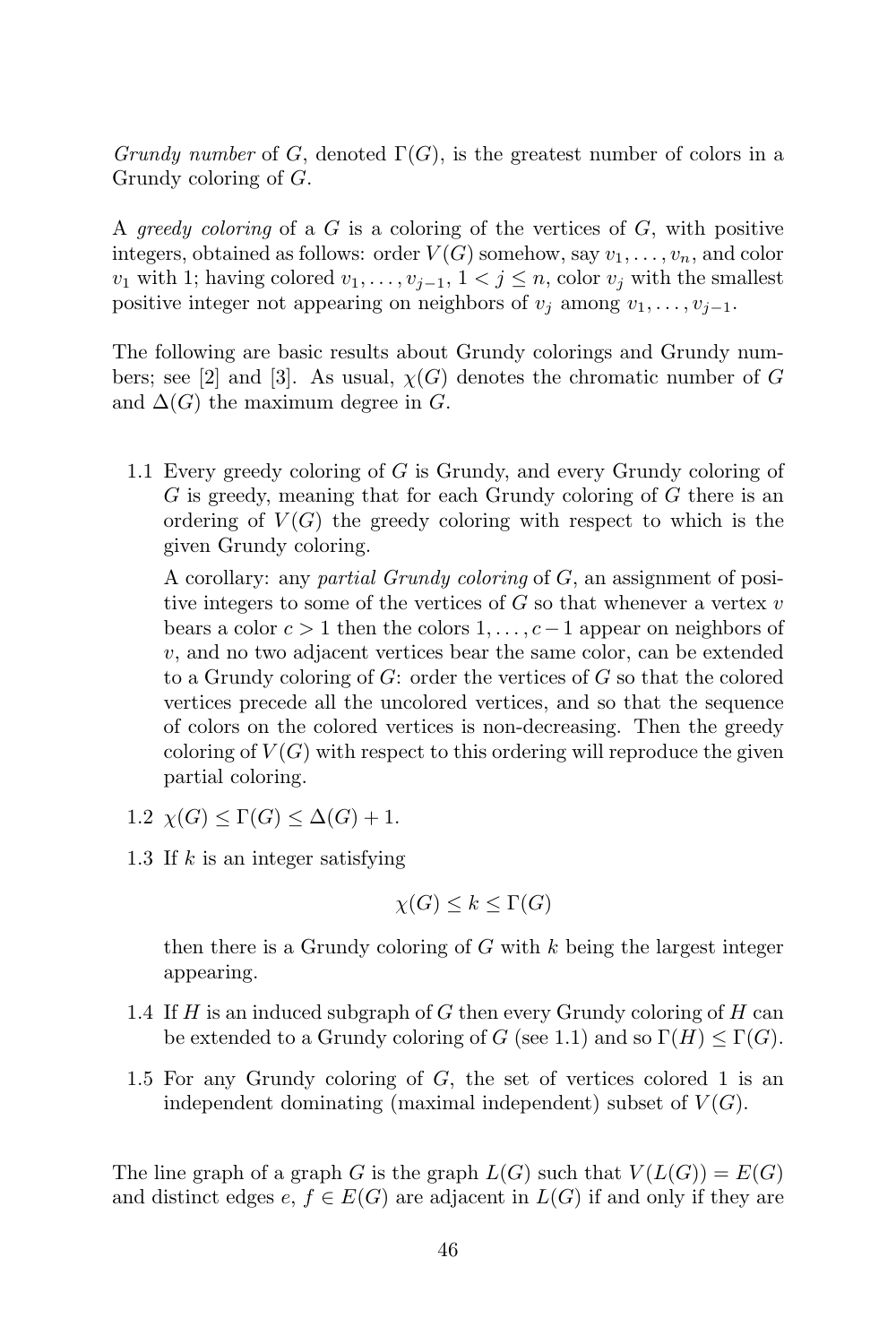adjacent as edges in  $G$ ; i.e., they are both incident to some vertex. An edge Grundy coloring of G is, or corresponds to, a Grundy coloring of  $L(G)$ . As with any edge coloring of  $G$ , such a coloring can be thought of as a coloring of the edges of G or as a coloring of the vertices of  $L(G)$ ; the former is usually preferred.

The edge Grundy number of G, provided  $E(G) \neq \emptyset$ , is  $\Gamma'(G) = \Gamma(L(G))$ . Let  $\chi'(G) = \chi(L(G))$ , the edge-chromatic number or chromatic index of G. Let  $d_G$  denote vertex degree in G, and let  $\Delta'(G) = \Delta(L(G))$  $\max_{uv \in E(G)} [d_G(u) + d_G(v) - 2].$  From the elementary results 1.1 - 1.5 about Grundy colorings and  $\Gamma$  we have the following for any finite simple graph G such that  $E(G) \neq \emptyset$ .

- 1.1' Each edge Grundy coloring of G is obtainable by greedily coloring the edges with respect to an ordering of  $E(G)$ . Any partial edge Grundy coloring of G can be extended (greedily) to an edge Grundy coloring of G.
- 1.2'  $\chi'(G) \leq \Gamma'(G) \leq \Delta'(G) + 1 = \max_{uv \in E(G)}[d_G(u) + d_G(v) 1]$
- 1.3' For any integer  $k \in [\chi'(G), \Gamma'(G)]$  there is an edge Grundy coloring of G with k being the largest color appearing.
- $1.4'$  If H is a subgraph of G then every edge Grundy coloring of H can be extended to an edge Grundy coloring of G. Consequently,  $\Gamma'(H) \leq$  $\Gamma'(G).$
- $1.5'$  For any edge Grundy coloring of G, the set of edges colored 1 is an edge-dominating (maximal) matching in G.

It has proved to be not too easy to evaluate  $\chi'$ ,  $\Gamma$ , and now  $\Gamma'$ , even at common garden-variety graphs. For instance, the values of  $\chi'(G)$  as G ranges over the complete multipartite graphs was not known until 1992, when the problem was solved in [5]. In [4] the values  $\Gamma(Q_n)$ ,  $n = 1, 2, 3, \ldots$ , where  $Q_n$ is the *n*-cube, are determined. In [1] the values  $\Gamma'(G)$  are determined (with a few small exceptions) when  $G$  is a grid, cylindrical grid, toroidal grid, cube, complete bipartite graph, or complete graph. Of these, the complete bipartite and the complete graphs were the most challenging. Because we will be using the results in these cases here, we state the results for those cases. In the following,  $m$  and  $n$  are integers.

**Theorem 1.1** (ANDERSON ET.AL. [1]). If  $1 \leq m < n$  then  $\Gamma'(K_{m,n}) =$  $\Delta'(K_{m,n}) + 1 = m + n - 1.$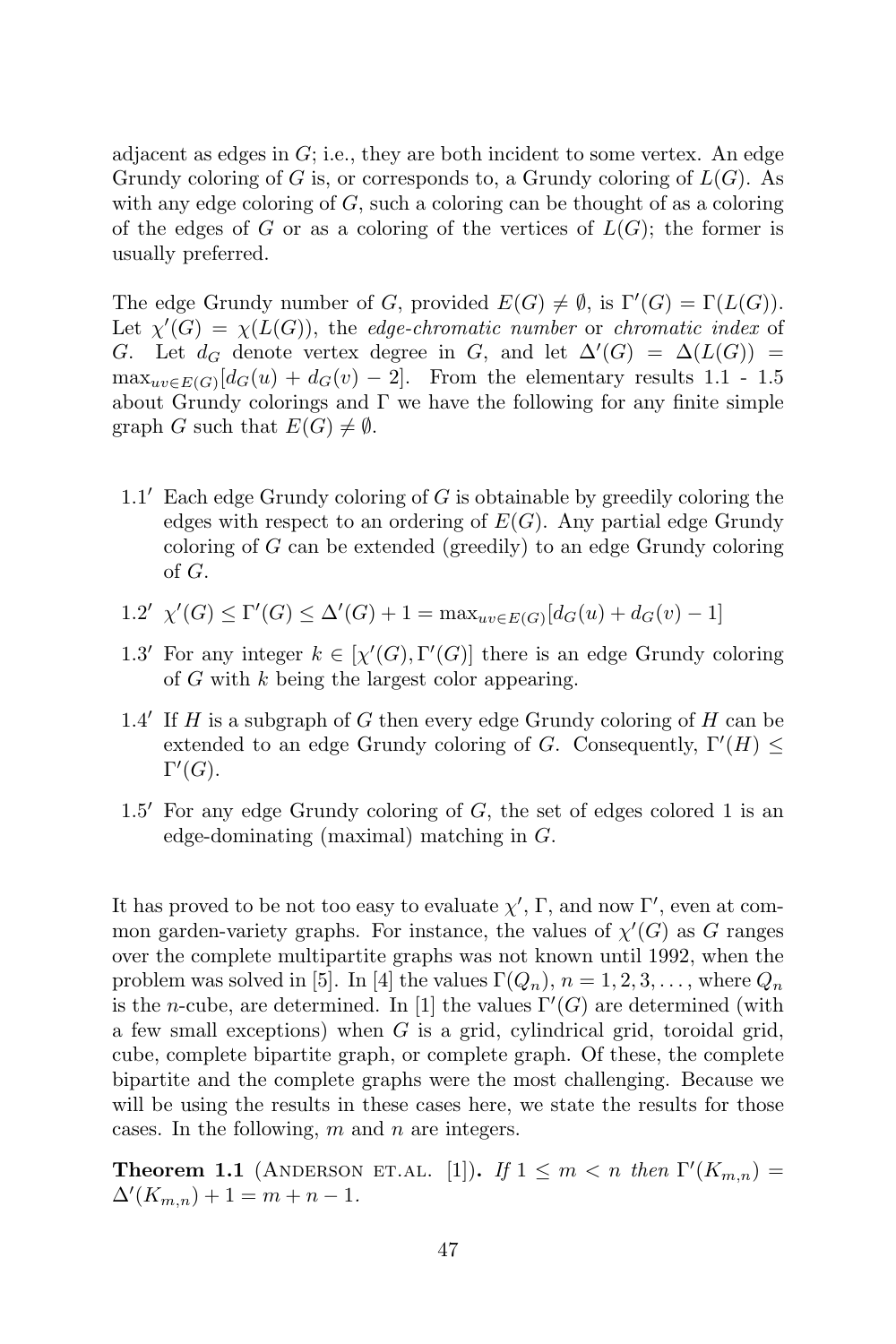If  $n > 1$ ,  $\Gamma'(K_{n,n}) = 2n - 2$ .

**Theorem 1.2** (ANDERSON ET.AL. [1]). If  $n \geq 3$  is odd, then  $\Gamma'(K_n) =$  $\Delta'(K_n) + 1 = 2n - 3.$ 

If 
$$
n \ge 6
$$
 is even, then  $\Gamma'(K_n) = 2n - 4$ .

Finally,  $\Gamma'(K_1) = 0$ ,  $\Gamma'(K_2) = 1$ , and  $\Gamma'(K_4) = 3$ .

We would like very much to extend these results by determining  $\Gamma'(G)$  for all complete multipartite graphs  $G$ , but this goal seems very far off, at present. In the next section we will state and prove what we know about the regular complete multipartite graphs. These have, for some positive integers r and  $k$ , r parts with k vertices per part. They are also known as the regular Turán graphs; such a graph is denoted  $T_{kr,r}$ . In view of Theorems 1.1 and 1.2, we may as well confine our attention to pairs  $(k, r)$ satisfying  $r \geq 3$  and  $k \geq 2$ .

Note for future reference:  $|V(T_{kr,r})| = kr, |E(T_{kr,r})| = \frac{r(r-1)}{2}k^2, \Delta(T_{kr,r}) =$  $k(r-1)$ , and  $\Delta'(T_{kr,r}) + 1 = 2k(r-1) - 1$ .

### $2 \quad \Gamma'(T_{kr,r})$

Throughout,  $k \geq 2$  and  $r \geq 3$  will be integers, and  $A_1, \ldots, A_r$  will be the parts of  $T_{kr,r}$ ; so  $|A_i| = k$ ,  $i = 1, \ldots, r$ .

**Theorem 2.1.** If  $k(r-1)$  is even, then  $\Gamma'(T_{kr,r}) = \Delta'(T_{kr,r}) + 1 = 2k(r-1)$  $1) - 1.$ 

*Proof.* Since  $\Gamma'(T_{kr,r}) \leq \Delta'(T_{kr,r}) + 1$ , it suffices to prove the existence of a Grundy edge coloring of  $G = T_{kr,r}$  with  $2k(r-1) - 1$  appearing as a color.

Let H be the subgraph of G induced by  $A_1 \cup \cdots \cup A_{r-1}$ . Because  $k(r-1) = |V(H)|$  is even, and  $H \simeq T_{k(r-1),r-1}$  is a complete multipartite graph,

$$
\chi'(H) = \Delta(H) = k(r-2)
$$

by the main result of  $[5]$ . Let the edges of H be properly colored with  $1, \ldots, k(r-2)$ . Note that for each  $v \in V(H)$ , all of these colors appear "at" v—meaning, on the  $k(r-2)$  edges of H incident to v.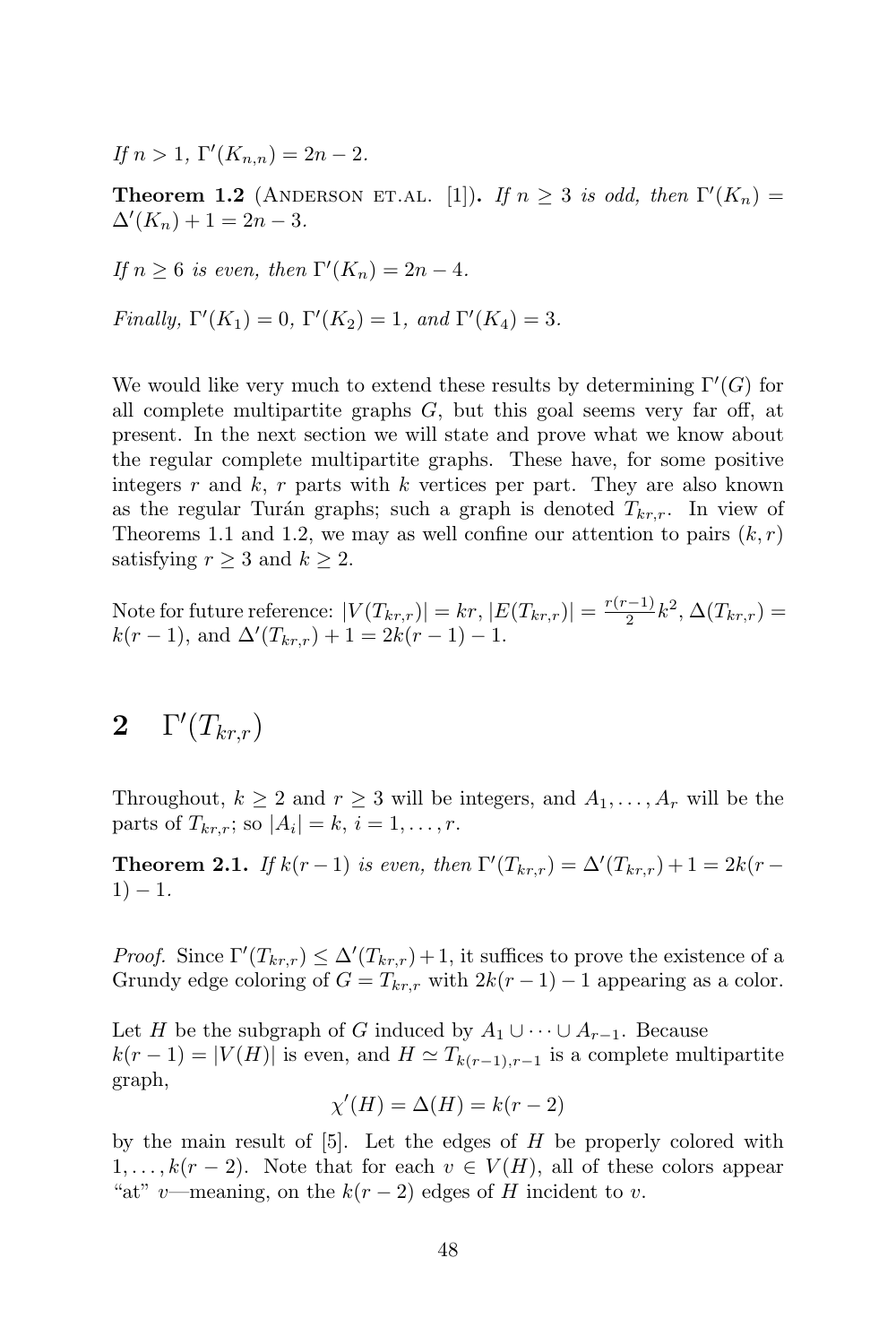The edges of G that remain to be colored are the edges of  $X \simeq K_{k,k(r-1)}$ , the complete bipartite graph with bipartition  $A_r$ ,  $A_1 \cup \cdots \cup A_{r-1}$ . Because  $r-1 \geq 2$ , by Theorem 1.1 there is an edge Grundy coloring of X with the color  $k + k(r - 1) - 1 = kr - 1$  appearing. Add  $k(r - 2)$  to the color on each edge of  $X$ . Putting this new edge coloring of  $X$  together with the edge coloring of H results in an edge Grundy coloring of G with the color  $k(r-2) + kr - 1 = 2k(r-1) - 1$  appearing on some edge. П

**Theorem 2.2.** If  $k(r-1)$  is odd then  $\Gamma'(T_{kr,r}) \geq 2k(r-1) - g(k)$ , where  $g(3) = 2$  and  $g(k) = k - 2, k \ge 5$ .

*Proof.* Clearly it suffices to show that there is a partial edge Grundy coloring of  $G = T_{kr,r}$  in which  $2k(r-1) - g(k)$  appears.

As in the proof of Theorem 2.1, let the parts of G be  $A_1, \ldots, A_r$ , and let  $H = G - A_r \simeq T_{k(r-1),r-1}$ . Since  $\Delta(H) = k(r-2)$ , by Vizing's theorem  $(\chi'(H) \leq \Delta(H) + 1)$  and a main result of [6], there is a proper equalized edge coloring of H with  $k(r-2)+1$  colors. "Equalized" means that the most frequently occurring color appears on at most one more edge than does the least frequently occurring color. Consider H to be so colored.

Since the average number of appearances of a color in this coloring is

$$
\frac{|E(H)|}{k(r-2)+1} = \frac{\frac{k^2(r-1)(r-2)}{2}}{k(r-2)+1} = \frac{k(r-1)-1}{2} - \frac{k-1}{2[k(r-2)+1]},
$$

it follows that the frequencies of the colors on the edges of  $H$  are  $\frac{k(r-1)-1}{2}$ and  $\frac{k(r-1)-1}{2} - 1$ . Let a be the number of colors that each appear on exactly  $\frac{k(r-1)-1}{2} - 1$  of the edges of H, and let b be the number of colors that each appear on  $\frac{k(r-1)-1}{2}$  edges of H. Let A be the first set of colors, and B the latter set of colors, so  $|A| = a$  and  $|B| = b$ .

Solving the two equations

$$
a+b=k(r-2)+1
$$

and

$$
a\left[\frac{k(r-1)-1}{2}-1\right] + b\frac{k(r-1)-1}{2} = |E(H)| = \frac{k^2(r-1)(r-2)}{2}
$$

for a and b, we obtain

$$
a = \frac{k-1}{2}
$$
 and  $b = k(r-1) - \frac{3}{2}(k-1)$ .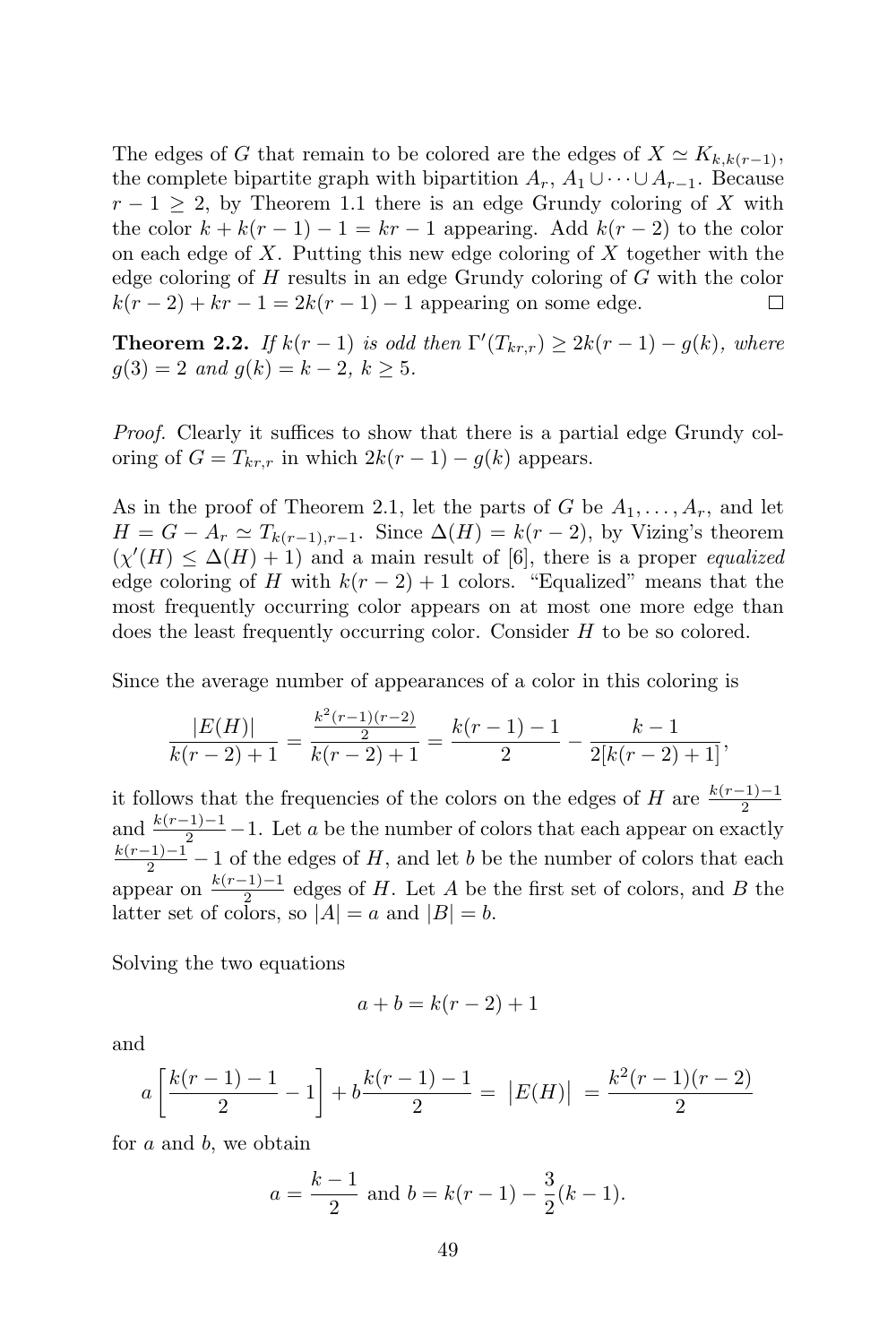Let the colors be named so that

$$
B = \{1, \ldots, b\} = \{1, \ldots, k(r-1) - \frac{3}{2}(k-1)\} \text{ and}
$$
  

$$
A = \{b+1, \ldots, b+a\} = \{k(r-1) - \frac{3}{2}(k-1) + 1, \ldots, k(r-2) + 1\}.
$$

Each color class in the edge coloring of  $H$  is a matching. Therefore, the number of vertices at which each color appears is twice the number of edges on which the color appears. Therefore each  $c \in B$  appears at  $2 \cdot \frac{k(r-1)-1}{2} =$  $k(r-1) - 1$  vertices of H; that is, c appears at all but one vertex of H.

Similarly, each  $c \in A$  appears at  $k(r-1) - 3$  vertices of H, missing exactly 3 vertices.

Meanwhile, since  $k(r-2)+1$  colors appear, and each vertex of H has degree  $k(r-2)$  in H, it follows that at each vertex of H, exactly one color is missing. Therefore, for each color in  $B$ , at the single vertex of  $H$  where that color is missing, all the other colors in  $A \cup B$  appear, and for each color in  $A$ , at each of the 3 vertices of  $H$  where that color is missing, all the other colors are present.

Let  $S_B \subseteq V(H)$  be the set of b vertices of H corresponding to the b colors of B; at each  $v \in S_B$  some  $c \in B$  is missing from the edges incident to v. Let  $S_A = V(H) \backslash S_B$ . Then  $S_A$  can be partitioned into a 3-sets (triples) corresponding to the a colors of A.

Suppose  $k = 3$ . Let  $A_r = \{u, v, w\}$ . Since  $a = \frac{k-1}{2} = 1$ ,  $S_A$  is a single triple,  $\{x, y, z\}$ , at each vertex of which the single color in A,  $3(r-2)+1=$  $3(r-1)-2$ , is missing in the edge coloring of H. Color the edges ux, vy, wz with that color.

For each vertex  $q \in S_B$ , color wq with the (single) color missing at q in the edge coloring of H. At this point all colors  $1, \ldots, 3(r-2)+1=3(r-1)-2$ appear at each vertex of  $H$ , and only those colors.

The  $3(r-1)-1$  edges of G incident to u that have not yet been colored will be colored with integers from the set  $\{3(r-1)-1, \cdots, 6(r-1)-2\}\$ {6(r-1)−  $3$ , and the  $3(r-1)-1$  edges of G incident to v that have not yet been colored will be colored with integers from the set  $\{3(r-1)-1,\ldots,6(r-1)-3\}$ . The assignment of colors to the edges must satisfy two requirements: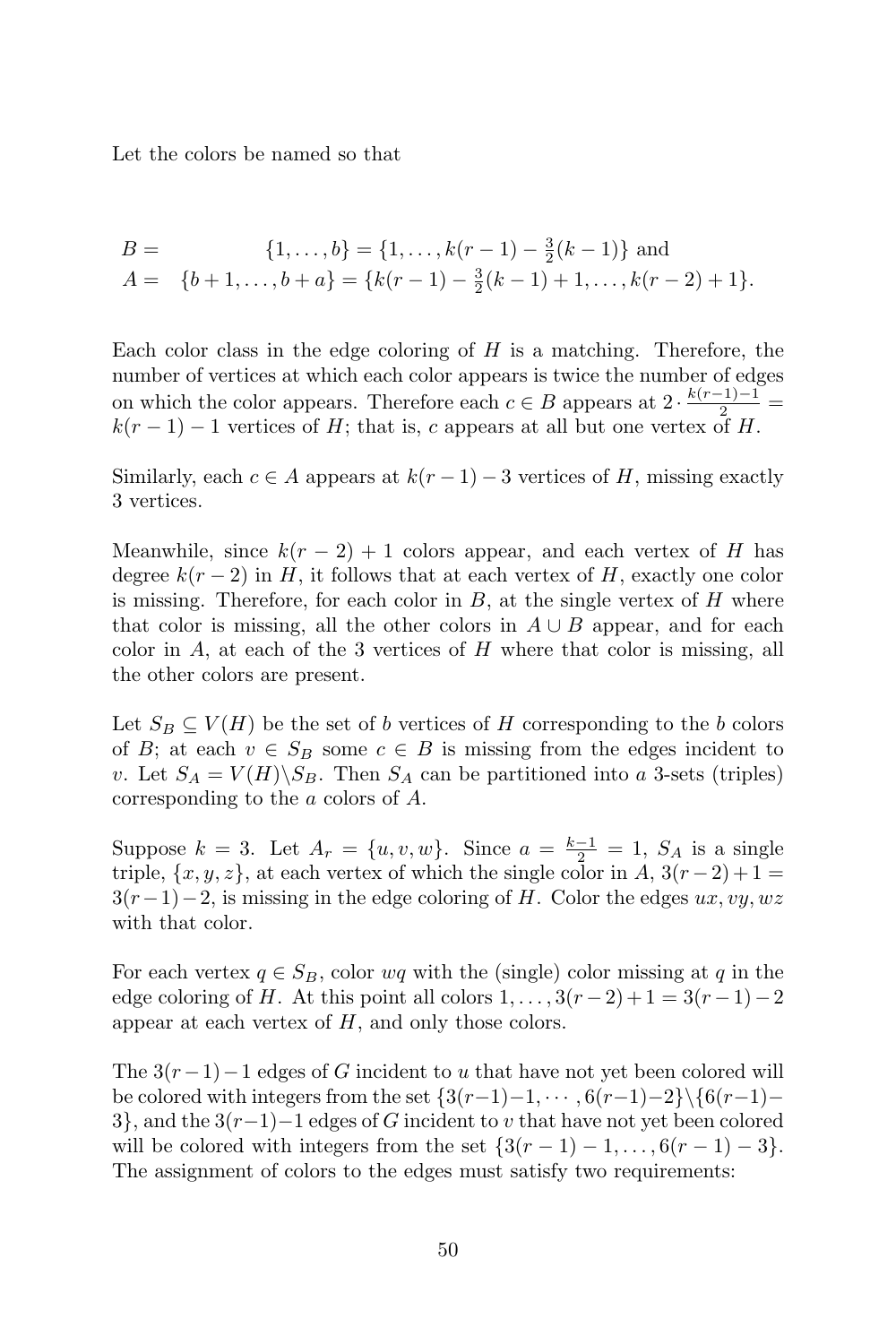- 1. For some vertex  $q \in V(H) \setminus \{x, y\}$ , uq is colored  $6(r-1) 2$ , and vq is colored  $6(r-1)-3$ .
- 2. For no  $q \in V(H)$  will the color on uq be the same as the color on vq.

Clearly there will be no great difficulty in satisfying these requirements. The result will be a partial edge Grundy coloring of  $G = T_{3r,r}$  in which  $6(r-1)-2=2\cdot 3(r-1)-g(3)$  appears. This proves the claim of the theorem in the case  $k = 3$ .

Now suppose that  $k \geq 5$ , and let  $u, v, w, x$ , and y be distinct vertices in  $A_r$ . For a color  $c \in A$  let  $\{h(c), q(c), z(c)\}$  be the triple of vertices in  $S_A$ at which c is missing in the edge coloring of H. Color  $wh(c)$ ,  $xq(c)$  and  $yz(c)$  with c and let this be done for every  $c \in A$ . Also, for each vertex  $p \in S_B$ , color wb with the color missing at p in the edge coloring of H. At this point, all colors  $1, \ldots, k(r-2)+1=k(r-1)-k+1$  appear at each vertex of  $H$ , and only those colors appear anywhere in  $G$ .

Now we will color the edges incident to  $u$  with

$$
{k(r-1)-k+2,...,2k(r-1)-k+2}\setminus {2k(r-1)-k+1}
$$

and the edges incident to v with  $\{k(r-1) - k + 2, \ldots, 2k(r-1) - k,$  $2k(r-1)-k+1\}$ , constrained by:

- 1. For some vertex  $q \in V(H)$ , uq is colored  $2k(r-1) k + 2$  and vq is colored  $2k(r - 1) - k + 1$ .
- 2. For no  $q \in V(H)$  will the color on uq be the same as the color on vq.

The result is a partial edge Grundy coloring of G with the color  $2k(r-1)-k+2=2k(r-1)-a(k)$  appearing  $k + 2 = 2k(r - 1) - g(k)$  appearing.

**Corollary 2.3.** If  $k(r-1)$  is odd and g is as in Theorem 2.2, then

$$
\Gamma'(T_{kr,r}) \ge \max[2k(r-1) - g(k), 2k(r-1) - (2r-1)].
$$

*Proof.* By Theorem 2.1, since  $k-1$  is even,  $\Gamma'(T_{(k-1)r,r}) = 2(k-1)(r-1) - 1 = 2k(r-1) - (2r-1)$ . Since  $T_{(k-1)r,r}$ is a subgraph of  $T_{kr,r}$ , the result follows.